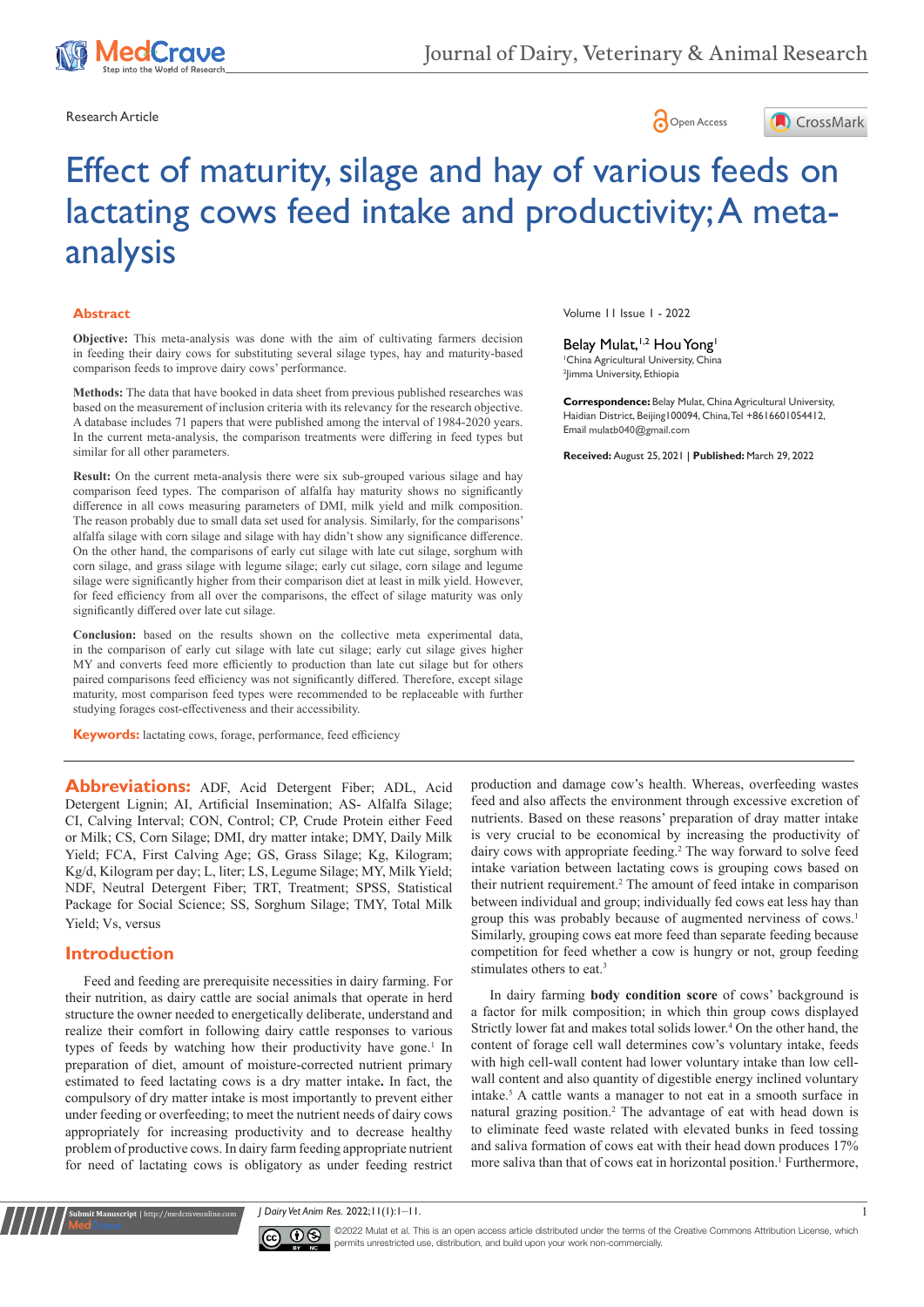temperature affect feed intake and production of lactating cows; these decreases on the increment of ambient temperature in which the thermal neutral zone of dairy cattle is between 5 to 20 $^{\circ}$ c. The dairy cattle water consumption increases up to temperature reading of 35 °C, but because of idleness of feed intake when temperature increase further water consumption declines. Correspondingly, coldness affect feed intake in which cows to resist the cold stress they increases feed intake, thermal insulation and basal metabolic intensity, reticulorumen motility and passage rate but, the extremeness of cold didn't increase feed intake rather cows become negative energy balance.<sup>2</sup>

**Research question:** For people of Africa feed self-sufficiency and poverty alleviation dairy production is one of the vital rural development sector; still the potential remains underexploited.<sup>6</sup> African dairy stacked by many difficulties such as; breed, feed resources and low adoption of improved technologies; most importantly feed availability was a great influence for the sector.<sup>7,8</sup> Feed shortage was extremely critical<sup>9</sup> due to this reason most farmers fed lactating cows only maintenance needs.10 The knowledge gap of farmers to formulate feed technologies makes feed costly to get and this gap enforces farmers to feed cows low quality feeds like unimproved straw and hay.11,12 In dairy farm for the success of farm owner farmer's milk and feed price are the basics that has placed primarily for the decision of tomorrow environment. If price is well to continue their farm farmers hopefully facilitate their activity rather, no question to stop their farm completely.<sup>13</sup> The terrible of insufficient quality and quantity of feeds was most importantly due to over grazing, Shortage of land, variability of weather and population augmentation.<sup>13-15</sup> The absence of more feed processing companies makes dairy sector more complex especially in dry season feed depreciates in quality and rises in cost. This serious shortage ended up to closing the farm by decreasing milk yield, increasing mortality rate of young calf, lengthen parturition interval and retarded growth rate.10,14

**The purposes of meta-analysis:** In making more measurable discussion, experience and share more accurate and advanced knowledge for synthesizing strong phenomenon in a specified research problem with multi-quantitative data meta-analysis has chosen to do so. Based on farmers collective consequences that have stated before in the research question the meta-research has tried to show feed options as a solution for available feed constraints with collective effort of meta-data. Moreover, this meta-analysis has taken as an encouragement for farmers in attempting to deduce the consequence of switching those comparison feeds in a dairy production.

The aim of meta-analysis was to evaluate effects of substituting various feeds for familiarizing farmers productivity-based decision on cows fed either silage or hay; legume or grass silage; early or late harvest; corn or sorghum silage; corn or alfalfa silage as a daily diet. **The main objective** of this meta-analysis was to compare and examine effect of maturity, silage and hay of various feeds on feed intake and milk productivity of lactating cows. **The hypothesis** was replacement of dairy cow's diet based on maturity, hay and silage of various feeds have a significant effect on feed intake and milk productivity.

# **Material and methods**

### **Database establishment**

The data that have terminated in datasheet was searched in "google scholar" with keywords of: "lactating cows", "milk production", "forage maturity" and "silage" and "hay" or **reference** method from other collected researches. The resulting papers that have used for this meta-analysis were checked on references. The meta-analysis aims to quantify and investigate effect of harvesting time, silage and hay of various feed types on lactating cow's DMI, milk yield and composition. On this regard **71** papers were marked and take part for analysis based on their relevancy for the comparison of present study. The meta multiple researches that have been analyzed were published for the last 1984-2020 years.

The inclusion criteria for experiments of meta-analysis were: papers that have at least one comparison feeds in the research, clearly stated DMI and milk productivity (MY and composition), similar status of lactating cows with only differ in feed types so that; breedbased comparisons, conference abstracts and quantitative survey reports were not included. The researches that have conducted with two strong significant trail experiments in one research paper and that fulfill the inclusion criteria each trail have included as one research. Generally, the researches that have used control measures of lactating cows other than feed difference were referred as an excluded paper.

This meta-analysis containing six pair set of feed comparisons. Dairy cows fed either control or treatment. The feed categories are maturity of alfalfa hay, maturity of silage, sorghum & corn silage, corn & alfalfa silage, grass & legume silage and lastly silage & hay comparisons based on cows DMI and productivity performance. Furthermore, the meta was designed for encouragement of farmers in attempting to deduce the consequence of switching off low productive feeds on lactating cows.

## **Statistics**

In this meta-analysis the assembled data of various studies reported DMI, MY, milk fat content and protein content as comparison with different feed types. The analysis was done for the purpose of comparing two feed types for their response on lactating cows' productivity. Almost all previous studies of each comparison were mandated to compare with full productivity parameters of lactating cows within the research criteria. Other feed or milk quality determinant traits like feed digestibility, NDF or ADF content were examined only as a systematic review without any statistical analysis. The average value of each treatment was calculated before statistical analysis. Statistical analysis was performed by using SPSS version 22. So that the researcher used the software by following appropriate procedures.

**Table 1** The overview of the experiments used for meta-analysis of forage comparisons

|                                | <b>Comparison feed types</b> |                            |                            |                            |                   |                            |  |  |  |  |  |
|--------------------------------|------------------------------|----------------------------|----------------------------|----------------------------|-------------------|----------------------------|--|--|--|--|--|
| <b>Experiments</b>             | maturity of<br>silage        | Maturity of<br>Alfalfa hay | Corn and<br>alfalfa silage | Sorghum and<br>corn silage | Hay and<br>silage | Grass and<br>legume silage |  |  |  |  |  |
| NICHOLS et al. [1998]          |                              |                            |                            | X                          |                   |                            |  |  |  |  |  |
| Lusk et al. <sup>45</sup>      |                              |                            |                            | X                          |                   |                            |  |  |  |  |  |
| Oliver et al. <sup>49</sup>    |                              |                            |                            | X                          |                   |                            |  |  |  |  |  |
| Colombini et al. <sup>47</sup> |                              |                            |                            | X                          |                   |                            |  |  |  |  |  |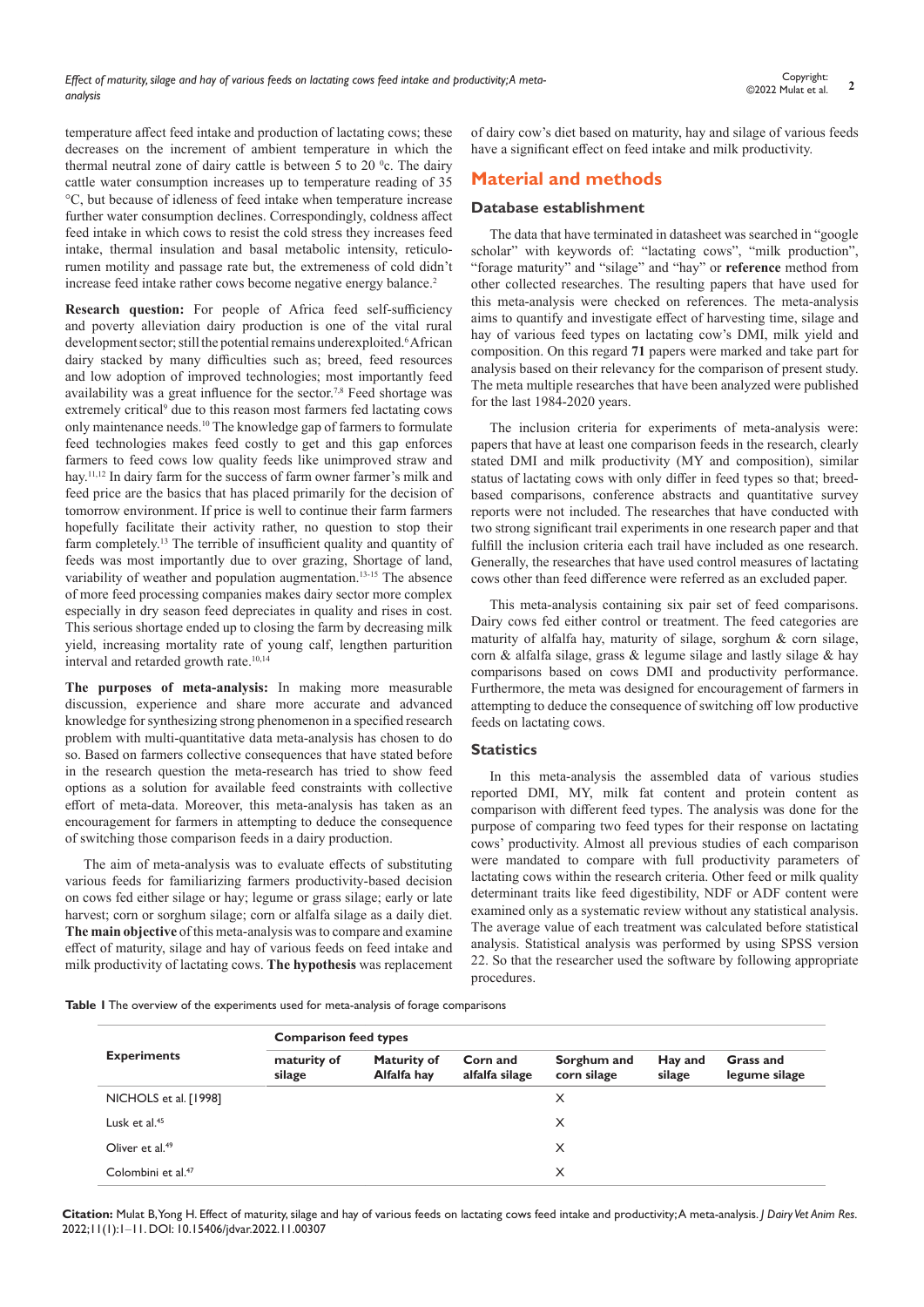# Table Continued...

| <b>Experiments</b><br>Dann et al. <sup>41</sup><br>M. Cattani et al. <sup>48</sup><br>Colombini et al. <sup>47</sup><br>H. M. Dann et al. <sup>41</sup><br>S. Colombini, et al. <sup>47</sup><br>R. J. GRANT et al. <sup>3</sup><br>Nelson & Satter <sup>18</sup><br>Nelson & Satter <sup>19</sup><br>Nelson & Satter <sup>18</sup><br>Nelson & Satter <sup>19</sup><br>Nelson & Satter <sup>19</sup><br>Hoffman et al., <sup>22</sup><br>Hoffman et al., <sup>22</sup><br>Rinne et al., <sup>27</sup><br>Oshita et al.,<br>A.Vanhatalo <sup>28</sup><br>Hatew et al., <sup>24</sup><br>Alstrup et al., <sup>29</sup><br>Alstrup et al., <sup>29</sup><br>Cabezas-Garcia et al., <sup>25</sup><br>Cabezas-Garcia et al., <sup>26</sup><br>KAISER & COMBS <sup>16</sup><br>R.E.Redmann, <sup>21</sup><br>Colburn et al., <sup>20</sup><br>Broderick, <sup>32</sup><br>Broderick, 37<br>Haddad et al., <sup>40</sup><br>Onetti et al., <sup>69</sup><br>Ruppert et al., 34<br>Onetti et al., <sup>69</sup><br>Wattiaux & Karg, <sup>38</sup><br>Brito & Broderick, <sup>32</sup><br>Kowsar et al., <sup>39</sup><br>Yan et al., <sup>35</sup><br>Gislon et al., $31$ |                           | <b>Comparison feed types</b> |                            |                            |                           |                                   |  |
|--------------------------------------------------------------------------------------------------------------------------------------------------------------------------------------------------------------------------------------------------------------------------------------------------------------------------------------------------------------------------------------------------------------------------------------------------------------------------------------------------------------------------------------------------------------------------------------------------------------------------------------------------------------------------------------------------------------------------------------------------------------------------------------------------------------------------------------------------------------------------------------------------------------------------------------------------------------------------------------------------------------------------------------------------------------------------------------------------------------------------------------------------------------------|---------------------------|------------------------------|----------------------------|----------------------------|---------------------------|-----------------------------------|--|
|                                                                                                                                                                                                                                                                                                                                                                                                                                                                                                                                                                                                                                                                                                                                                                                                                                                                                                                                                                                                                                                                                                                                                                    | maturity of<br>silage     | Maturity of<br>Alfalfa hay   | Corn and<br>alfalfa silage | Sorghum and<br>corn silage | Hay and<br>silage         | <b>Grass and</b><br>legume silage |  |
|                                                                                                                                                                                                                                                                                                                                                                                                                                                                                                                                                                                                                                                                                                                                                                                                                                                                                                                                                                                                                                                                                                                                                                    |                           |                              |                            | X                          |                           |                                   |  |
|                                                                                                                                                                                                                                                                                                                                                                                                                                                                                                                                                                                                                                                                                                                                                                                                                                                                                                                                                                                                                                                                                                                                                                    |                           |                              |                            | X                          |                           |                                   |  |
|                                                                                                                                                                                                                                                                                                                                                                                                                                                                                                                                                                                                                                                                                                                                                                                                                                                                                                                                                                                                                                                                                                                                                                    |                           |                              |                            | $\mathsf X$                |                           |                                   |  |
|                                                                                                                                                                                                                                                                                                                                                                                                                                                                                                                                                                                                                                                                                                                                                                                                                                                                                                                                                                                                                                                                                                                                                                    |                           |                              |                            | X                          |                           |                                   |  |
|                                                                                                                                                                                                                                                                                                                                                                                                                                                                                                                                                                                                                                                                                                                                                                                                                                                                                                                                                                                                                                                                                                                                                                    |                           |                              |                            | X                          |                           |                                   |  |
|                                                                                                                                                                                                                                                                                                                                                                                                                                                                                                                                                                                                                                                                                                                                                                                                                                                                                                                                                                                                                                                                                                                                                                    |                           |                              |                            | $\boldsymbol{\mathsf{X}}$  |                           |                                   |  |
|                                                                                                                                                                                                                                                                                                                                                                                                                                                                                                                                                                                                                                                                                                                                                                                                                                                                                                                                                                                                                                                                                                                                                                    | X                         | $\boldsymbol{\mathsf{X}}$    |                            |                            |                           |                                   |  |
|                                                                                                                                                                                                                                                                                                                                                                                                                                                                                                                                                                                                                                                                                                                                                                                                                                                                                                                                                                                                                                                                                                                                                                    | X                         |                              |                            |                            |                           |                                   |  |
|                                                                                                                                                                                                                                                                                                                                                                                                                                                                                                                                                                                                                                                                                                                                                                                                                                                                                                                                                                                                                                                                                                                                                                    | X                         | X                            |                            |                            | X                         |                                   |  |
|                                                                                                                                                                                                                                                                                                                                                                                                                                                                                                                                                                                                                                                                                                                                                                                                                                                                                                                                                                                                                                                                                                                                                                    | X                         | X                            |                            |                            | $\boldsymbol{\mathsf{X}}$ |                                   |  |
|                                                                                                                                                                                                                                                                                                                                                                                                                                                                                                                                                                                                                                                                                                                                                                                                                                                                                                                                                                                                                                                                                                                                                                    | X                         | $\mathsf X$                  |                            |                            | X                         |                                   |  |
|                                                                                                                                                                                                                                                                                                                                                                                                                                                                                                                                                                                                                                                                                                                                                                                                                                                                                                                                                                                                                                                                                                                                                                    | $\boldsymbol{\mathsf{X}}$ |                              |                            |                            |                           |                                   |  |
|                                                                                                                                                                                                                                                                                                                                                                                                                                                                                                                                                                                                                                                                                                                                                                                                                                                                                                                                                                                                                                                                                                                                                                    | $\boldsymbol{\mathsf{X}}$ |                              |                            |                            |                           |                                   |  |
|                                                                                                                                                                                                                                                                                                                                                                                                                                                                                                                                                                                                                                                                                                                                                                                                                                                                                                                                                                                                                                                                                                                                                                    | $\boldsymbol{\mathsf{X}}$ |                              |                            |                            |                           |                                   |  |
|                                                                                                                                                                                                                                                                                                                                                                                                                                                                                                                                                                                                                                                                                                                                                                                                                                                                                                                                                                                                                                                                                                                                                                    | X                         |                              |                            |                            |                           |                                   |  |
|                                                                                                                                                                                                                                                                                                                                                                                                                                                                                                                                                                                                                                                                                                                                                                                                                                                                                                                                                                                                                                                                                                                                                                    | X                         |                              |                            |                            |                           |                                   |  |
|                                                                                                                                                                                                                                                                                                                                                                                                                                                                                                                                                                                                                                                                                                                                                                                                                                                                                                                                                                                                                                                                                                                                                                    | X                         |                              |                            |                            |                           |                                   |  |
|                                                                                                                                                                                                                                                                                                                                                                                                                                                                                                                                                                                                                                                                                                                                                                                                                                                                                                                                                                                                                                                                                                                                                                    | X                         |                              |                            |                            |                           |                                   |  |
|                                                                                                                                                                                                                                                                                                                                                                                                                                                                                                                                                                                                                                                                                                                                                                                                                                                                                                                                                                                                                                                                                                                                                                    | X                         |                              |                            |                            |                           |                                   |  |
|                                                                                                                                                                                                                                                                                                                                                                                                                                                                                                                                                                                                                                                                                                                                                                                                                                                                                                                                                                                                                                                                                                                                                                    | X                         |                              |                            |                            |                           |                                   |  |
|                                                                                                                                                                                                                                                                                                                                                                                                                                                                                                                                                                                                                                                                                                                                                                                                                                                                                                                                                                                                                                                                                                                                                                    | $\boldsymbol{\mathsf{X}}$ |                              |                            |                            |                           |                                   |  |
|                                                                                                                                                                                                                                                                                                                                                                                                                                                                                                                                                                                                                                                                                                                                                                                                                                                                                                                                                                                                                                                                                                                                                                    |                           | $\boldsymbol{\mathsf{X}}$    |                            |                            |                           |                                   |  |
|                                                                                                                                                                                                                                                                                                                                                                                                                                                                                                                                                                                                                                                                                                                                                                                                                                                                                                                                                                                                                                                                                                                                                                    |                           | X                            |                            |                            |                           |                                   |  |
|                                                                                                                                                                                                                                                                                                                                                                                                                                                                                                                                                                                                                                                                                                                                                                                                                                                                                                                                                                                                                                                                                                                                                                    |                           | $\mathsf X$                  |                            |                            |                           |                                   |  |
|                                                                                                                                                                                                                                                                                                                                                                                                                                                                                                                                                                                                                                                                                                                                                                                                                                                                                                                                                                                                                                                                                                                                                                    |                           |                              | $\boldsymbol{\mathsf{X}}$  |                            |                           |                                   |  |
|                                                                                                                                                                                                                                                                                                                                                                                                                                                                                                                                                                                                                                                                                                                                                                                                                                                                                                                                                                                                                                                                                                                                                                    |                           |                              | $\boldsymbol{\mathsf{X}}$  |                            |                           |                                   |  |
|                                                                                                                                                                                                                                                                                                                                                                                                                                                                                                                                                                                                                                                                                                                                                                                                                                                                                                                                                                                                                                                                                                                                                                    |                           |                              | $\boldsymbol{\times}$      |                            |                           |                                   |  |
|                                                                                                                                                                                                                                                                                                                                                                                                                                                                                                                                                                                                                                                                                                                                                                                                                                                                                                                                                                                                                                                                                                                                                                    |                           |                              | $\mathsf X$                |                            |                           |                                   |  |
|                                                                                                                                                                                                                                                                                                                                                                                                                                                                                                                                                                                                                                                                                                                                                                                                                                                                                                                                                                                                                                                                                                                                                                    |                           |                              | $\boldsymbol{\times}$      |                            |                           |                                   |  |
|                                                                                                                                                                                                                                                                                                                                                                                                                                                                                                                                                                                                                                                                                                                                                                                                                                                                                                                                                                                                                                                                                                                                                                    |                           |                              | X                          |                            |                           |                                   |  |
|                                                                                                                                                                                                                                                                                                                                                                                                                                                                                                                                                                                                                                                                                                                                                                                                                                                                                                                                                                                                                                                                                                                                                                    |                           |                              | $\boldsymbol{\mathsf{X}}$  |                            |                           |                                   |  |
|                                                                                                                                                                                                                                                                                                                                                                                                                                                                                                                                                                                                                                                                                                                                                                                                                                                                                                                                                                                                                                                                                                                                                                    |                           |                              | $\boldsymbol{\mathsf{X}}$  |                            |                           |                                   |  |
|                                                                                                                                                                                                                                                                                                                                                                                                                                                                                                                                                                                                                                                                                                                                                                                                                                                                                                                                                                                                                                                                                                                                                                    |                           |                              | X                          |                            |                           |                                   |  |
|                                                                                                                                                                                                                                                                                                                                                                                                                                                                                                                                                                                                                                                                                                                                                                                                                                                                                                                                                                                                                                                                                                                                                                    |                           |                              | $\boldsymbol{\mathsf{X}}$  |                            |                           |                                   |  |
|                                                                                                                                                                                                                                                                                                                                                                                                                                                                                                                                                                                                                                                                                                                                                                                                                                                                                                                                                                                                                                                                                                                                                                    |                           |                              | X                          |                            |                           |                                   |  |
| Broderick, <sup>32</sup>                                                                                                                                                                                                                                                                                                                                                                                                                                                                                                                                                                                                                                                                                                                                                                                                                                                                                                                                                                                                                                                                                                                                           |                           |                              |                            |                            | $\boldsymbol{\times}$     |                                   |  |
| Broderick, <sup>37</sup>                                                                                                                                                                                                                                                                                                                                                                                                                                                                                                                                                                                                                                                                                                                                                                                                                                                                                                                                                                                                                                                                                                                                           |                           |                              |                            |                            | $\mathsf X$               |                                   |  |
| Coulon, <sup>56</sup>                                                                                                                                                                                                                                                                                                                                                                                                                                                                                                                                                                                                                                                                                                                                                                                                                                                                                                                                                                                                                                                                                                                                              |                           |                              |                            |                            | X                         |                                   |  |
| Beauchemin et al., <sup>51</sup>                                                                                                                                                                                                                                                                                                                                                                                                                                                                                                                                                                                                                                                                                                                                                                                                                                                                                                                                                                                                                                                                                                                                   |                           |                              |                            |                            | $\mathsf X$               |                                   |  |
| Eun et al., <sup>52</sup>                                                                                                                                                                                                                                                                                                                                                                                                                                                                                                                                                                                                                                                                                                                                                                                                                                                                                                                                                                                                                                                                                                                                          |                           |                              |                            |                            | $\boldsymbol{\times}$     |                                   |  |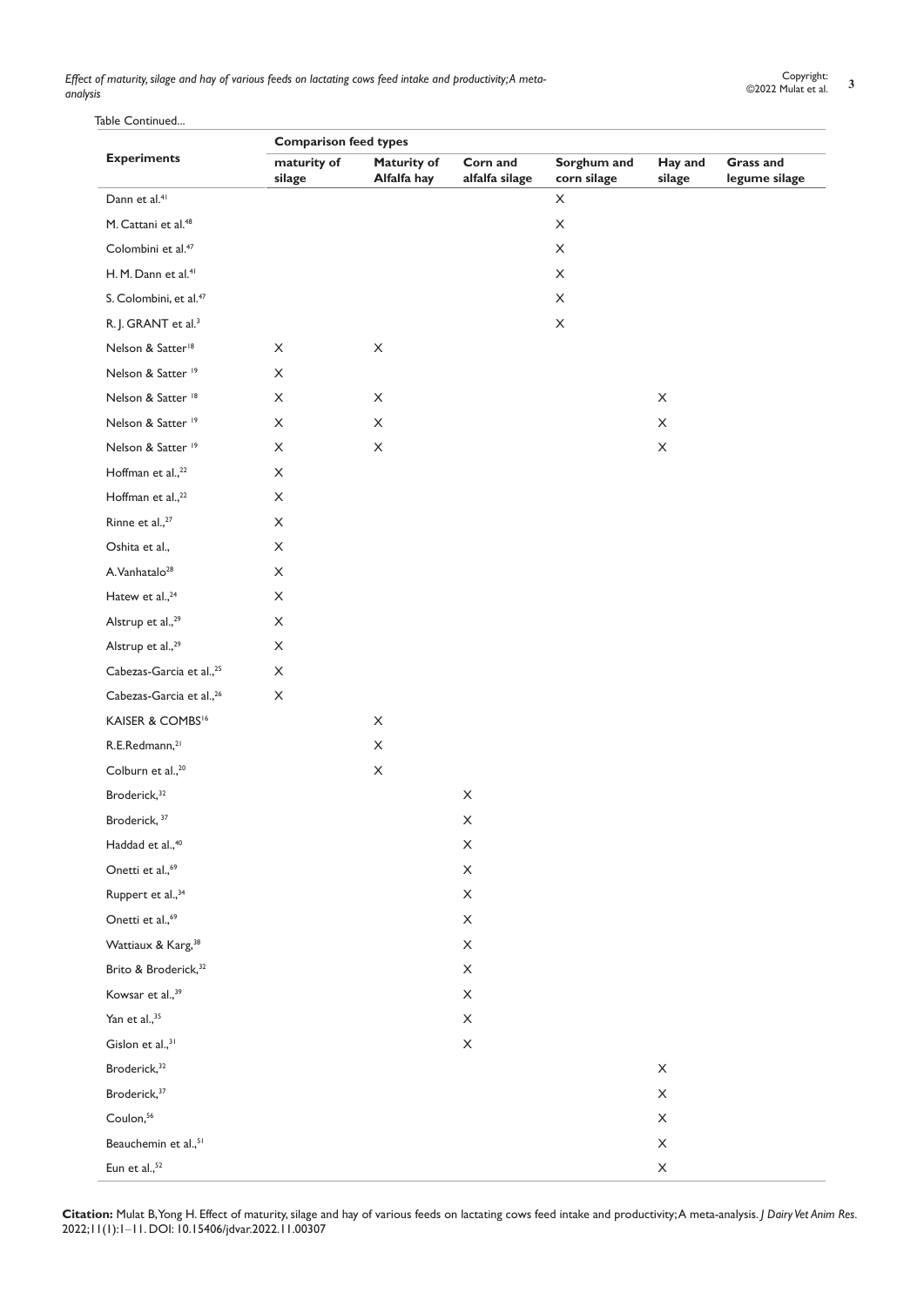Table Continued.

|                                      | <b>Comparison feed types</b> |                                   |                            |                            |                   |                                   |  |  |  |  |
|--------------------------------------|------------------------------|-----------------------------------|----------------------------|----------------------------|-------------------|-----------------------------------|--|--|--|--|
| <b>Experiments</b>                   | maturity of<br>silage        | <b>Maturity of</b><br>Alfalfa hay | Corn and<br>alfalfa silage | Sorghum and<br>corn silage | Hay and<br>silage | <b>Grass and</b><br>legume silage |  |  |  |  |
| Rupert & Katie, <sup>30</sup>        |                              |                                   |                            |                            | X                 |                                   |  |  |  |  |
| J.C.Plaizier,                        |                              |                                   |                            |                            | $\mathsf X$       |                                   |  |  |  |  |
| Gownipuram et al., <sup>54</sup>     |                              |                                   |                            |                            | X                 |                                   |  |  |  |  |
| Haselmann et al., <sup>58</sup>      |                              |                                   |                            |                            | $\mathsf X$       |                                   |  |  |  |  |
| Filleau et al., <sup>64</sup>        |                              |                                   |                            |                            |                   | $\times$                          |  |  |  |  |
| Moorby, et al., <sup>68</sup>        |                              |                                   |                            |                            |                   | $\times$                          |  |  |  |  |
| Vanhatalo, <sup>28</sup>             |                              |                                   |                            |                            |                   | $\times$                          |  |  |  |  |
| Moorby et al., <sup>63</sup>         |                              |                                   |                            |                            |                   | $\times$                          |  |  |  |  |
| Linton & Allen, <sup>70</sup>        |                              |                                   |                            |                            |                   | $\times$                          |  |  |  |  |
| Cherney et al., <sup>67</sup>        |                              |                                   |                            |                            |                   | $\times$                          |  |  |  |  |
| Al-Mabruk et al., <sup>62</sup>      |                              |                                   |                            |                            |                   | $\times$                          |  |  |  |  |
| Evans, et al., <sup>66</sup>         |                              |                                   |                            |                            |                   | $\times$                          |  |  |  |  |
| Fisher, et al., <sup>68</sup>        |                              |                                   |                            |                            |                   | $\times$                          |  |  |  |  |
| Fisher, et al., <sup>68</sup>        |                              |                                   |                            |                            |                   | $\times$                          |  |  |  |  |
| Broderick et al., <sup>32</sup>      |                              |                                   |                            |                            |                   | $\times$                          |  |  |  |  |
| Hoffman et al., <sup>22</sup>        |                              |                                   |                            |                            |                   | $\mathsf X$                       |  |  |  |  |
| Holden et al., <sup>5</sup>          |                              |                                   |                            |                            |                   | $\times$                          |  |  |  |  |
| Weiss & Shockey, <sup>65</sup>       |                              |                                   |                            |                            |                   | $\mathsf X$                       |  |  |  |  |
| R. J. Dewhurst et al., <sup>66</sup> |                              |                                   |                            |                            |                   | $\mathsf X$                       |  |  |  |  |
| R. J. Dewhurst et al., <sup>66</sup> |                              |                                   |                            |                            |                   | X                                 |  |  |  |  |
| Total number of comparisons          | 15                           | $\overline{7}$                    | $\mathbf{H}$               | $\vert 0$                  | 2                 | 16                                |  |  |  |  |

# **Result and discussion**

# **Result**

# **Alfalfa hay maturity**

**Table 2** Effect alfalfa hay maturity on lactating cows DMI and performance

| alfalfa hay early Vs. late cows' response | <b>CON</b> | <b>TRT</b> | <b>Difference</b> | <b>SED</b> | <b>P-Value</b> |
|-------------------------------------------|------------|------------|-------------------|------------|----------------|
| $n=7$                                     |            |            |                   |            |                |
| DMI (kg/d)                                | 21.92      | 21.54      | 0.38              | 0.26       | 0.21           |
| $MY$ (kg/d)                               | 31.64      | 32.3       | $-0.66$           | 0.49       | 0.25           |
| Fat content (%)                           | 3.47       | 3.56       | $-0.09$           | 0.05       | 0.17           |
| Protein content (%)                       | 2.98       | 2.93       | 0.05              | 0.02       | 0.08           |
| <b>Feed Efficiency</b>                    | 1.45       | 1.50       | $-0.05$           | 0.02       | 0.10           |

DMI: Dry matter intake (kg/d), MY: Milk yield (kg/d)

CON (control): is early harvest from the comparison

TRT (Treatment): is late harvest treatment from the comparison

SED: Standard error of difference

Feed Efficiency = MY/DMI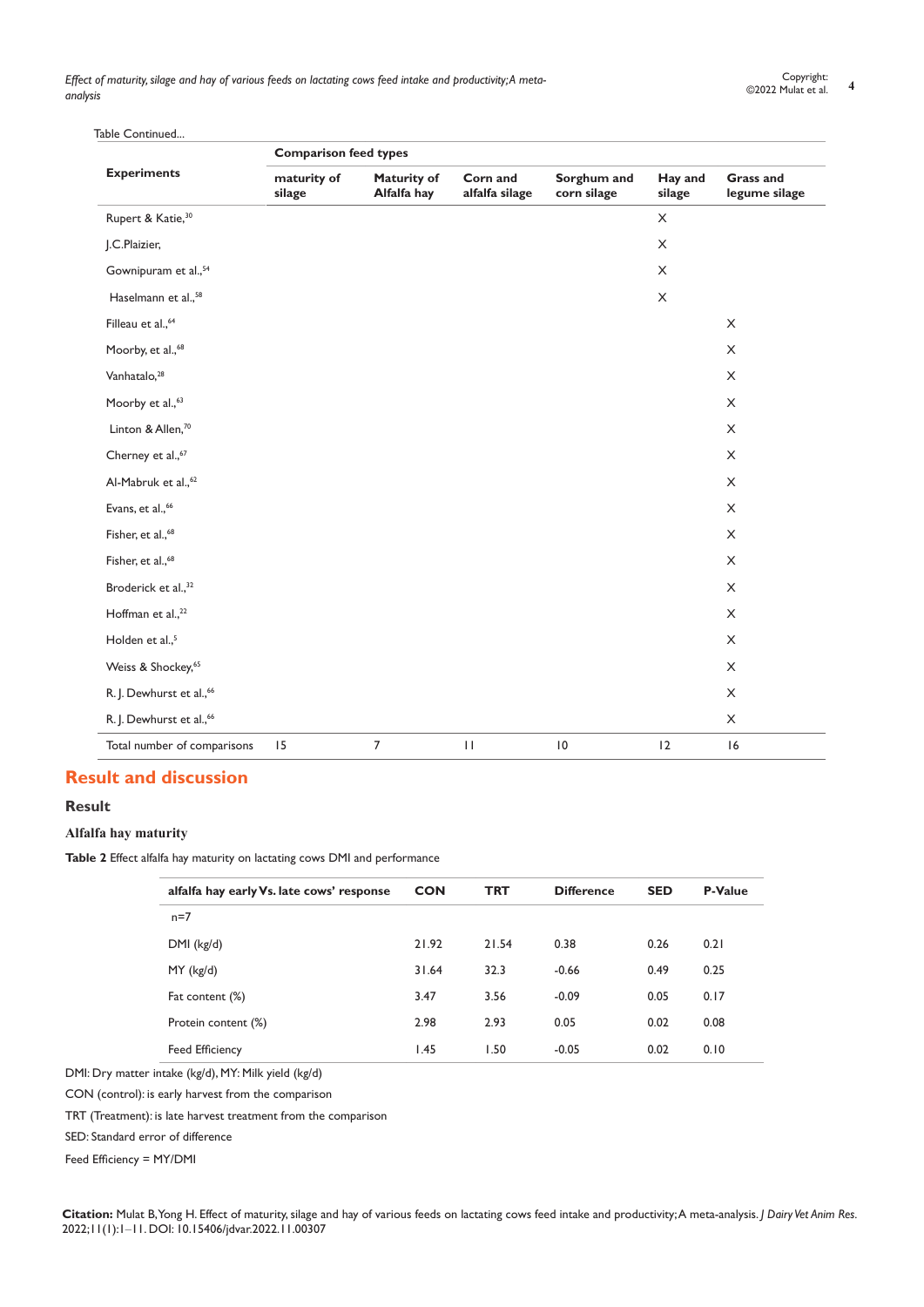The comparison of early and late harvest AH data set ended by considering each meta-data into account. The result shows DMI, MY and composition of early and late harvest AH was not significantly differed (Table 2). The reason probably availability of data that have used for comparison was with smaller observations. Furthermore; lactating cows that fed early harvest AH efficiently converts feed to milk in 0.45kg times greater portion of its dry matter intake. On the other hand, late harvest AH efficiently converts feed to milk 0.50 kg times greater portion of its dry matter intake. Feed efficiency between diets were not significantly differed (*P=0.1*).

#### **Silage maturity**

**Table 3** Effect of silage maturity on lactating cows DMI and performance

| silage maturity (early Vs. late)<br>cows' response | <b>CON</b> | <b>TRT</b> | <b>Difference</b> | <b>SED</b> | <b>P-Value</b> |
|----------------------------------------------------|------------|------------|-------------------|------------|----------------|
| $n = 15$                                           |            |            |                   |            |                |
| $DMI$ (kg/d)                                       | 20.92      | 20.73      | 0.19              | 0.32       | 0.56           |
| $MY$ (kg/d)                                        | 29.42      | 28.13      | 1.29              | 0.33       | 0.001          |
| Fat content (%)                                    | 4.07       | 4.11       | $-0.04$           | 0.04       | 0.42           |
| Protein content (%)                                | 3.33       | 3.32       | 0.01              | 0.02       | 0.90           |
| <b>Feed Efficiency</b>                             | 1.40       | 1.35       | 0.05              | 0.02       | 0.02           |

DMI: Dry matter intake (kg/d), MY: Milk yield (kg/d)

CON (control): is early harvest from the comparison.

TRT (Treatment): is late harvest from the comparison

SED: Standard error of difference.

Feed Efficiency = MY/DMI

The comparison of early and late cut of silage maturity shows that early cut silage was significantly higher on cow's milk yield and feed efficiency *(p=0.001, 0.02)* for MY and feed efficiency respectively (Table 3). On the other hand, maturity was not significantly differed

for DMI and milk composition. Feed conversion efficiency of early cut silage converts feed to production 0.4 kg/day times greater portion of its dry matter intake whereas late cut converts 0.35kg/day times greater portion of its dry matter intake.

#### **Corn and alfalfa silage**

**Table 4** Effect of Corn and Alfalfa silage on lactating cows DMI and performance

| <b>CS &amp; AS cows' response</b> | <b>CON</b> | <b>TRT</b> | <b>Difference</b> | <b>SED</b> | <b>P-Value</b> |
|-----------------------------------|------------|------------|-------------------|------------|----------------|
| $n=11$                            |            |            |                   |            |                |
| DMI (kg/d)                        | 23.14      | 23.16      | $-0.02$           | 0.66       | 0.98           |
| $MY$ (kg/d)                       | 34.56      | 34.83      | $-0.27$           | 0.60       | 0.67           |
| Fat content (%)                   | 3.56       | 3.67       | $-0.11$           | 0.09       | 0.18           |
| Protein content (%)               | 3.15       | 3.11       | 0.04              | 0.03       | 0.24           |
| <b>Feed Efficiency</b>            | 1.48       | 1.50       | $-0.02$           | 0.05       | 0.76           |

DMI: Dry matter intake (kg/d), MY: Milk yield (kg/d)

CON (control): which is corn silage (CS)

TRT (Treatment): which is alfalfa silage (AS)

SED: Standard error of difference.

#### Feed Efficiency = MY/DMI

The result of comparison CS and AS fed cows were observed with no significant difference on DMI, MY and composition (Table 4). Lactating cows that fed CS efficiently converts feed to milk in 0.48kg greater portion of its DMI and 0.50 kg greater for AS; but feed efficiency wasn't show any significant difference between the diet (*P=0.76*). Furthermore, numerically AS fed lactating cows were produce 0.27 kg more MY than corn diet and also fat content of AS fed cows gives 0.11 percentage more fat content than CS fed cows. Although there was a difference in cows' productivity and feed efficiency between the diet but it was not significantly differed.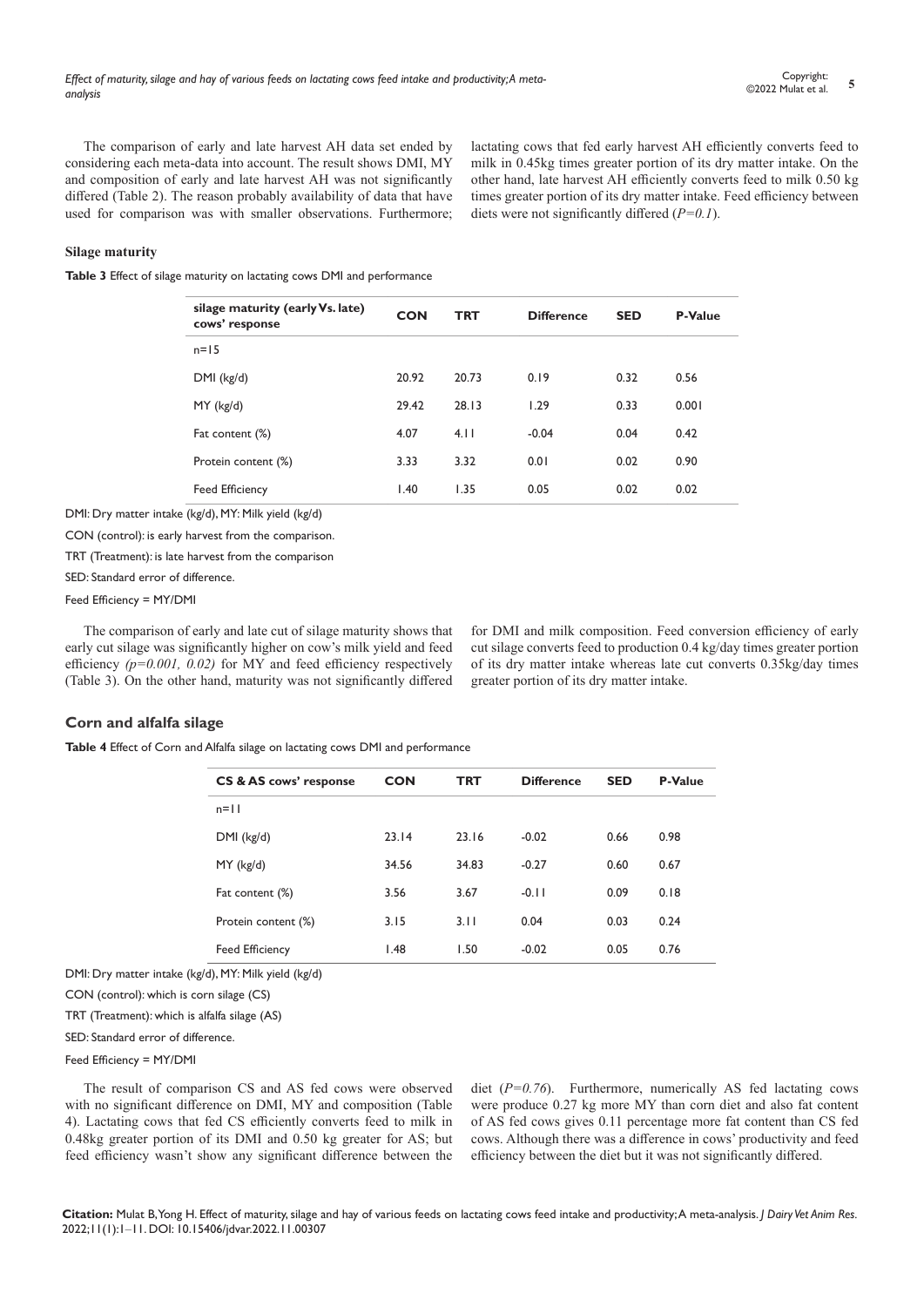#### **Sorghum and corn silage**

**Table 5** Effect of Sorghum and Corn silage on lactating cows DMI and performance

| SS Vs. CS cow's response | <b>CON</b> | <b>TRT</b> | <b>SED</b><br><b>Difference</b> |      | <b>P-Value</b> |
|--------------------------|------------|------------|---------------------------------|------|----------------|
| $n=11$                   |            |            |                                 |      |                |
| DMI (kg/d)               | 20.93      | 22.57      | $-1.64$                         | 0.67 | 0.04           |
| $MY$ (kg/d)              | 27.36      | 29.17      | $-1.81$                         | 0.64 | 0.02           |
| Fat content (%)          | 3.69       | 3.66       | 0.03                            | 0.13 | 0.83           |
| Protein content (%)      | 3.17       | 3.20       | $-0.03$                         | 0.04 | 0.61           |
| <b>Feed Efficiency</b>   | 1.29       | 1.27       | 0.02                            | 0.04 | 0.65           |

DMI: Dry matter intake (kg/d), MY: Milk yield (kg/d)

CON (control): is SS (Sorghum silage)

TRT (Treatment): is CS (Corn silage)

SED: Standard error of difference

Feed Efficiency = MY/DMI

The Comparison of CS and SS of the collected data analyzed with contribution of each data set for the result. The result shows that there was a significant difference between the diet; in which CS fed cows has taken 1.64 kg/d more DMI and produces 1.81kg/d MY than SS *(P=0.04& 0.02)* (Table 5).

Moreover, milk composition (fat and protein content) of the diet was not significantly differed *(P=0.83, 0.61)* for fat and protein content respectively. In feed efficiency cows efficiently converts 0.27kg and 0.29kg of milk greater portion of its DMI for CS and SS respectively. However, feed efficiency between the diet was not significantly differed (*P=0.65*). Generally, result states although comparison fed cows show significant difference on milk yield and DMI but feed efficiency and milk composition were not significantly differed.

#### **Silage and hay**

**Table 6** Effect of Silage and Hay on lactating Cows DMI and performance

| AG Silage Vs. Hay Cows response | <b>CON</b> | <b>TRT</b> | <b>Difference</b> | <b>SED</b> | P-Value |
|---------------------------------|------------|------------|-------------------|------------|---------|
| $n=12$                          |            |            |                   |            |         |
| $DMI$ (kg/d)                    | 19.96      | 20.62      | $-0.66$           | 0.41       | 0.13    |
| $MY$ (kg/d)                     | 30.96      | 30.72      | 0.24              | 0.46       | 0.61    |
| Fat content (%)                 | 3.51       | 3.42       | 0.09              | 0.05       | 0.11    |
| Protein content (%)             | 2.99       | 3.01       | $-0.02$           | 0.02       | 0.34    |
| <b>Feed Efficiency</b>          | 1.55       | 1.50       | 0.05              | 0.03       | 0.07    |
|                                 |            |            |                   |            |         |

DMI: Dry matter intake (kg/d), MY: Milk yield (kg/d)

CON (control): Silage

TRT (Treatment): Hay

SED: Standard error of difference.

Feed Efficiency = MY/DMI

AG= alfalfa and grass (hay vs. Silage)

The result shows that silage and hay fed cows were not significantly differed on their DMI, milk yield and Composition. Although, milk yield of silage fed lactating cows was greater and DMI was greater for hay fed cows but it was not significantly deviated *(P=0.13, 0.61)* for DMI and milk yield respectively (Table 6). Particularly for milk composition fat content was greater on silage fed cows and protein

was higher on hay fed cows but milk composition as general was not significantly differed. Furthermore, lactating cows that fed silage efficiently converts feed to milk in 0.55kg above its dry matter intake. Whereas in the cows feeding hay converts 0.50 kg greater above its dry matter intake feed efficiency was not significantly differed between the diet(*P=0.07*).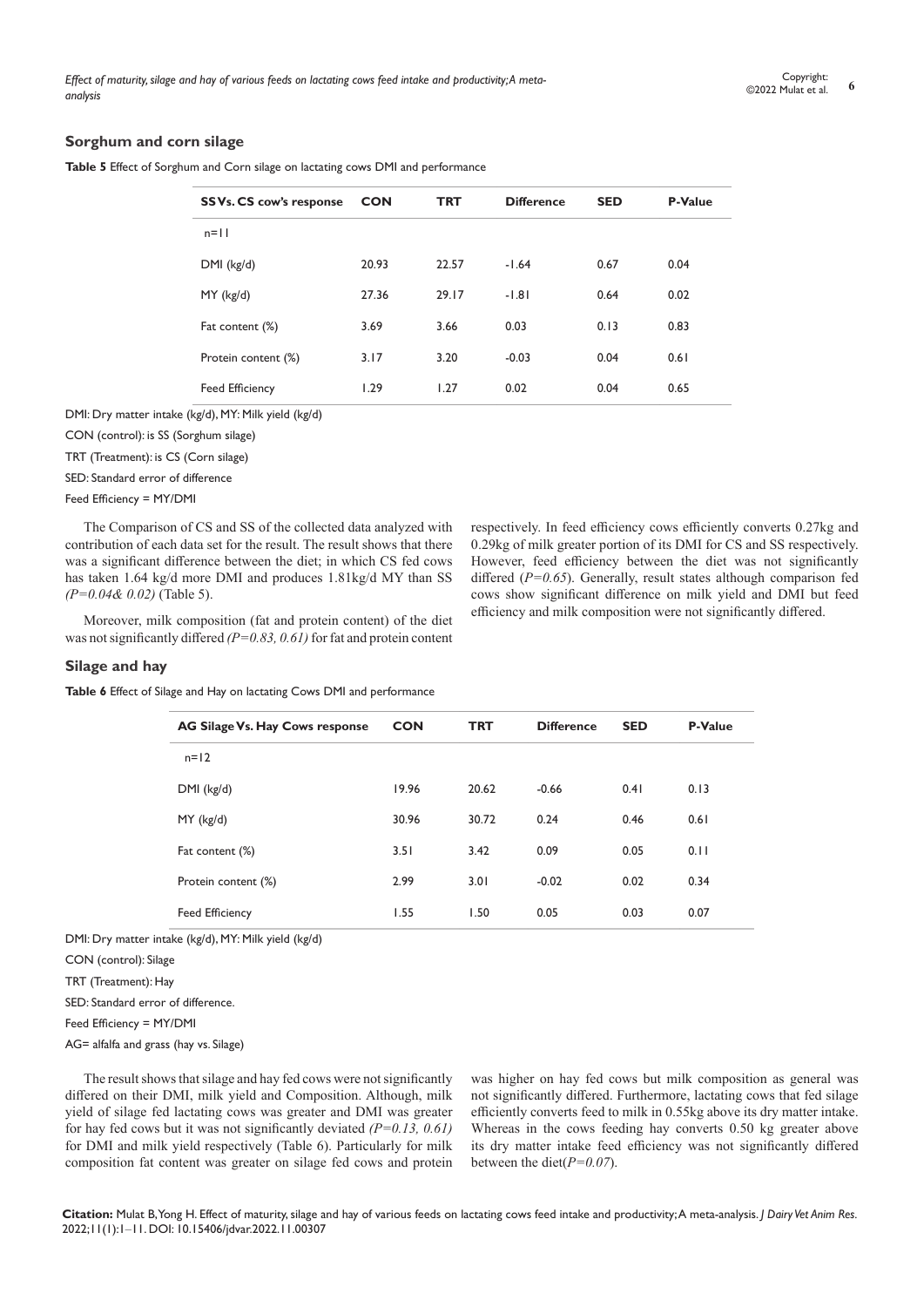#### **Legume and grass silage**

**Table 7** Effect of Grass and Legume silage on lactating Cows DMI and performance

| Grass & Legume Silage Cows response | Control | <b>Treatment</b> | <b>Difference</b> | <b>SED</b> | <b>P-Value</b> |
|-------------------------------------|---------|------------------|-------------------|------------|----------------|
| $n=16$                              |         |                  |                   |            |                |
| DMI (kg/d)                          | 17.66   | 19.5             | $-1.84$           | 0.53       | 0.002          |
| $MY$ (kg/d)                         | 26.93   | 28.75            | $-1.82$           | 0.50       | 0.001          |
| Fat content (%)                     | 3.83    | 3.79             | 0.04              | 0.05       | 0.58           |
| Protein content (%)                 | 3.14    | 3.08             | 0.06              | 0.02       | 0.03           |
| <b>Feed Efficiency</b>              | 1.57    | I.53             | 0.04              | 0.04       | 0.4            |
|                                     |         |                  |                   |            |                |

DMI: Dry matter intake (kg/d), MY: Milk yield (kg/d)

CON (control): grass silage

TRT (Treatment): legume silage

SED: Standard error of difference

Feed Efficiency = MY/DMI

When we compare GS and LS DMI of LS was significantly higher in taking higher diet than GS. The present result shows that LS fed cows were observed with 1.84 kg more dry matter than GS *(P=0.002)* (Table 7). Similarly, milk yield and milk protein content also significantly differed which was 1.82 kg higher and 0.06 percentage lesser on LS fed cows over GS *(P= (0.001 & 0.03)* for milk yield and protein respectively*.* On the other hand, milk fat content of the diet was not significantly differed *(P=0.58)*.

Moreover; lactating cows that fed LS efficiently converts feed to milk 0.53kg times greater portion of its dry matter intake. On the other hand, the cows feeding GS converts feed to milk 0.57kg times greater portion of its dry matter intake. Generally, the result indicates even though milk yield, DMI and protein content shows significant difference between the diet but feed efficiency was not significantly differed (*P=0.4*).

# **Discussion and combined result**

**Table 8** Effect of Various feed types on lactating cows DMI and performance A combined table

| <b>Feed Comparisons</b> |                                  | DMI (kg/d) |            | MY (kg/d)  |            | Fat content (%) |            | Protein content (%) |            |            | <b>Feed Efficiency</b><br>(MY/DMI) |  |
|-------------------------|----------------------------------|------------|------------|------------|------------|-----------------|------------|---------------------|------------|------------|------------------------------------|--|
|                         |                                  | <b>CON</b> | <b>TRT</b> | <b>CON</b> | <b>TRT</b> | <b>CON</b>      | <b>TRT</b> | <b>CON</b>          | <b>TRT</b> | <b>CON</b> | <b>TRT</b>                         |  |
|                         | Hay maturity (early vs. late)    | 21.92      | 21.54      | 31.64      | 32.3       | 3.47            | 3.56       | 2.98                | 2.93       | 1.45       | 1.50                               |  |
|                         | <b>Difference</b>                | 0.38       |            | $-0.66$    |            | $-0.09$         |            | 0.05                |            | $-0.05$    |                                    |  |
|                         | P-value                          | 0.211      |            | 0.253      |            | 0.17            |            | 0.08                |            | 0.098      |                                    |  |
|                         | <b>SED</b>                       | 0.255      |            | 0.494      |            | 0.051           |            | 0.021               |            | 0.023      |                                    |  |
|                         | Silage maturity (early vs. late) | 20.92      | 20.73      | 29.42      | 28.13      | 4.07            | 4.11       | 3.33                | 3.32       | 1.40       | 1.35                               |  |
|                         | <b>Difference</b>                | 0.19       |            | 1.29       |            | $-0.04$         |            | 0.01                |            | 0.05       |                                    |  |
|                         | P-value                          | 0.561      |            | 0.001      |            | 0.423           |            | 0.902               |            | 0.016      |                                    |  |
|                         | <b>SED</b>                       | 0.320      |            | 0.333      |            | 0.043           |            | 0.020               |            | 0.019      |                                    |  |
| Corn vs. Alfalfa silage |                                  | 23.14      | 23.16      | 34.56      | 34.83      | 3.56            | 3.67       | 3.15                | 3.11       | 1.48       | 1.50                               |  |
|                         | <b>Difference</b>                | $-0.02$    |            | $-0.27$    |            | $-0.11$         |            | 0.04                |            | $-0.02$    |                                    |  |
|                         | P-value                          | 0.979      |            | 0.670      |            | 0.188           |            | 0.240               |            | 0.756      |                                    |  |
|                         | <b>SED</b>                       | 0.659      |            | 0.600      |            | 0.090           |            | 0.034               |            | 0.046      |                                    |  |
| Sorghum vs. Corn silage |                                  | 20.93      | 22.57      | 27.36      | 29.17      | 3.69            | 3.66       | 3.17                | 3.20       | 1.29       | 1.27                               |  |
|                         | <b>Difference</b>                | $-1.64$    |            | $-1.81$    |            | 0.03            |            | $-0.03$             |            | 0.02       |                                    |  |
|                         | P-value                          | 0.04       |            | 0.022      |            | 0.826           |            | 0.613               |            | 0.648      |                                    |  |
|                         | <b>SED</b>                       | 0.671      |            | 0.642      |            | 0.127           |            | 0.044               |            | 0.045      |                                    |  |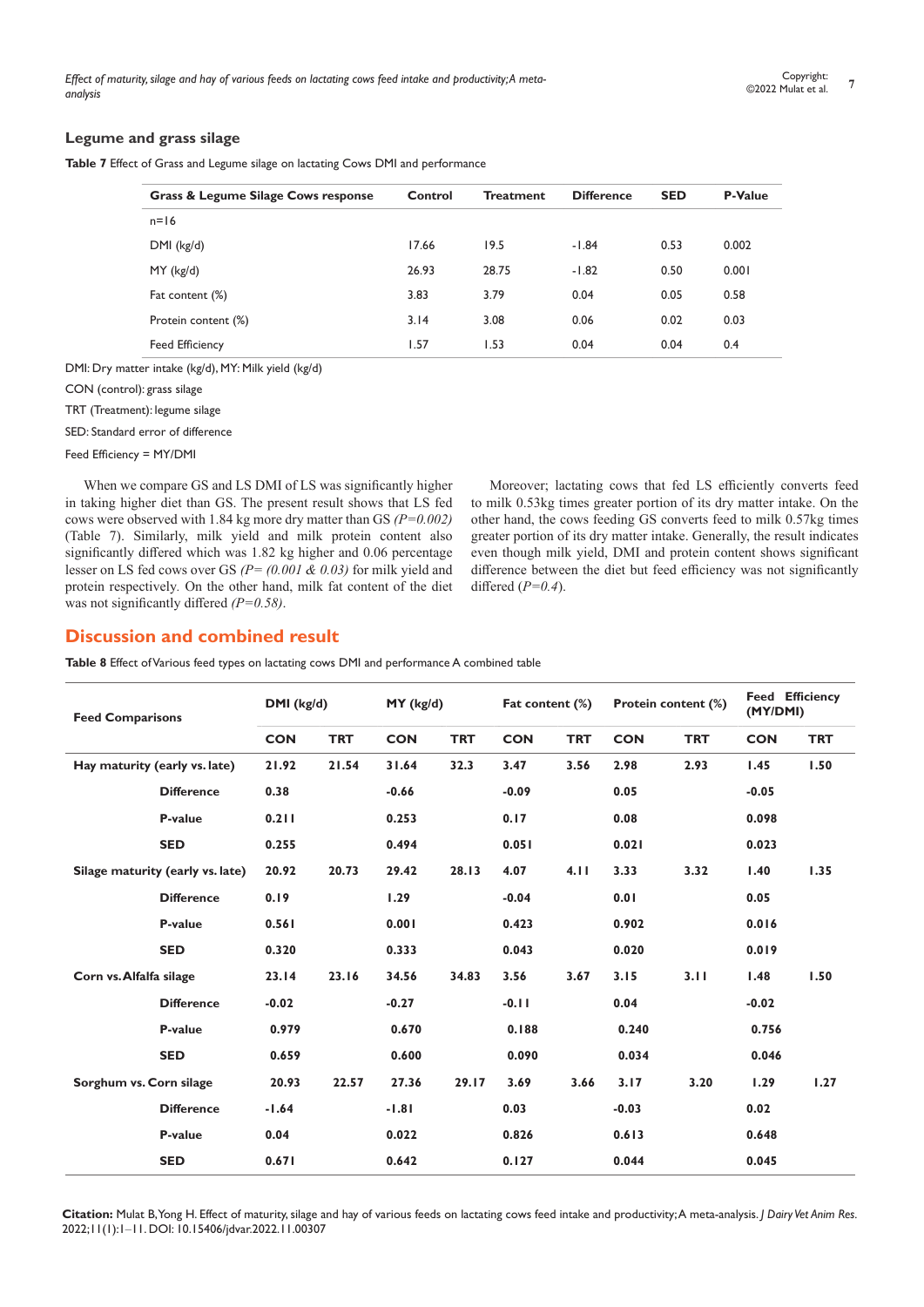| <b>Feed Comparisons</b>                   |                   | DMI (kg/d) |            | MY (kg/d)  |            | Fat content (%) |            | Protein content (%) |            |            | <b>Feed Efficiency</b><br>(MY/DMI) |  |
|-------------------------------------------|-------------------|------------|------------|------------|------------|-----------------|------------|---------------------|------------|------------|------------------------------------|--|
|                                           |                   | <b>CON</b> | <b>TRT</b> | <b>CON</b> | <b>TRT</b> | <b>CON</b>      | <b>TRT</b> | <b>CON</b>          | <b>TRT</b> | <b>CON</b> | <b>TRT</b>                         |  |
| Silage vs. Hay<br>Grass vs. Legume silage |                   | 19.96      | 20.616     | 30.96      | 30.72      | 3.51            | 3.42       | 2.99                | 3.01       | 1.55       | 1.50                               |  |
|                                           | <b>Difference</b> | $-0.656$   |            | 0.24       |            | 0.09            |            | $-0.02$             |            | 0.05       |                                    |  |
|                                           | P-value           | 0.131      |            | 0.611      |            | 0.111           |            | 0.336               |            | 0.067      |                                    |  |
|                                           | <b>SED</b>        | 0.408      |            | 0.462      |            | 0.054           |            | 0.020               |            | 0.027      |                                    |  |
|                                           |                   | 17.66      | 19.5       | 26.93      | 28.75      | 3.83            | 3.79       | 3.14                | 3.08       | 1.57       | 1.53                               |  |
|                                           | <b>Difference</b> | $-1.84$    |            | $-1.82$    |            | 0.04            |            | 0.06                |            | 0.04       |                                    |  |
|                                           | P-value           | 0.002      |            | 0.001      |            | 0.588           |            | 0.031               |            | 0.42       |                                    |  |
|                                           | <b>SED</b>        | 0.531      |            | 0.503      |            | 0.045           |            | 0.024               |            | 0.042      |                                    |  |

DMI: Dry matter intake (kg/d), MY: Milk yield (kg/d)

CON (control): is the first treatment from the comparison listed in the table

TRT (Treatment): is the second treatment from the comparison listed in the table

SED: Standard error of difference

Feed Efficiency = MY/DMI

#### **Discussion**

Table Continued.

#### **Alfalfa hay maturity**

The result shows that DMI, milk yield and milk composition of both early and late cut fed cows were not significantly differed. Similarly, the earlier findings also confirm that milk yield and milk composition of cows was not affected by maturity of AH.16-19 Rationally the maturity of hay decreasing digestibility of dry matter in  $0.4\%$  per day<sup>20</sup> and this maturity of hay affect cows to take more time for ruminating, chewing and a greater volume of rumen contents which decreases dry matter intake17,19 but it was not show any difference for dry matter intake for this meta result; probably the small data set used for analysis. On the other hand, matured AH contained slightly lower content of CP and greater NDF content this endorsed to a greater loss of leaves during harvest and low nutritional value<sup>17,19</sup> and the feeds with their protein content increasingly less would depress the ruminal microorganism synthesis of amino acid and protein; those all causes for continuously decrease rate of reticulorumen digesta and feed intake.<sup>21</sup>

#### **Silage maturity**

In comparing Silage maturity, the result shows that milk yield and feed efficiency were significantly higher on early cut fed cows (*P=0.001 &0.02*) for milk yield and feed efficiency respectively. Similarly, the previous finding confirm that late cut alfalfa silage fed cow's milk yield were less than early cut but for milk composition it was not significantly differed.<sup>17,18,22</sup> On the other hand, early cut corn and sorghum silage fed cows produce greater milk yield over late cut silage.<sup>23,24</sup> This different probably because of the diet crude protein was excellent quality on early cut and the increment of NDF, ADF and ADL content on late cut decreases nutrient content of diet.<sup>17-19</sup>

The result didn't show any significant difference on dry matter intake and milk composition. In contrast previous finding of grassbarley multi-cultivated late cut silage DMI was significantly higher than early cut. But milk yield and milk protein content were not influenced by maturity; milk fat content was higher on early harvest  $(P<0.05)$ <sup>25,26</sup> On the other hand, for feed efficiency the result shows that early cut silage fed cows more efficiently convert feeds to production over late cut silage *(p=0.016) (Table 8)* and the earlier authors Cabezas-Garcia et al.25,26 also approve similarly, early cut silage fed cows more efficiently covert feed to production than late cut silage. Generally, the result with previous findings confirm that early cut silage had significant effect on milk yield and feed efficiency but milk composition and DMI was not significantly differed.<sup>27-29</sup> So that, with the significant result of feed conversion efficiency and milk yield; the result confirms and encourages farmers to switch off using late harvest silage for increasing dairy cows' productivity with efficient use of feed resources.

#### **Corn and alfalfa silage**

The result of CS and AS comparison fed cows were not display any significant difference on DMI, milk yield and milk composition. similarly, previous findings confirm that CS and AS diet was not significantly varied on cows DMI, milk yield and fat composition.<sup>30,31</sup> Although crude protein content of alfalfa silage diet was higher but total dry matter digestibility was not differed among diets this may be a reason that diets not differed in cow's productivity. On the other hand, earlier finding showed that replacement DMI of AS with CS significantly decreases  $(p<0.01)$ .<sup>32</sup> The reason of increment of DMI of AS probably due to its higher NDF digestibility.33-35 The depression of CS DMI related with the enclosure of high moisture content in the diet.<sup>36</sup> Milk yield was higher on AS over CS  $(P=0.02)$ .<sup>32,35</sup> In contrary, milk yield was higher on CS than AS.<sup>37-39</sup> The result generally confirms; even though there was a difference between diets for cows DMI, milk yield and composition but it was not significantly observed. Feed efficiency was not affected by forage types so feeding of these both comparison diets didn't affect cows feed intake and milk productivity.

#### **Sorghum and corn silage**

When we compare SS and CS-based diets the result shows that DMI of SS was significantly lower than CS (*P=0.04).* Similarly, the previous authors also confirm that, in the replacement of CS by SS percentage increment of SS significantly decreases DMI.40-42 This increment was probably the particle size of SS.<sup>42</sup>The less digestibility of SS over CS was also other possible reason for decrement of DMI.<sup>43</sup> Other previous authors stated in different way, there was a stable similar association of DMI between CS and SS fed lactating cows.44-46 On the result milk yield of CS fed cows display significantly higher milk yield over SS fed cows (*P=0.02)* and this earlier authors observed similarly.40,47-49 On the other hand, similar with the result previous findings deep-rooted the non-significancy of milk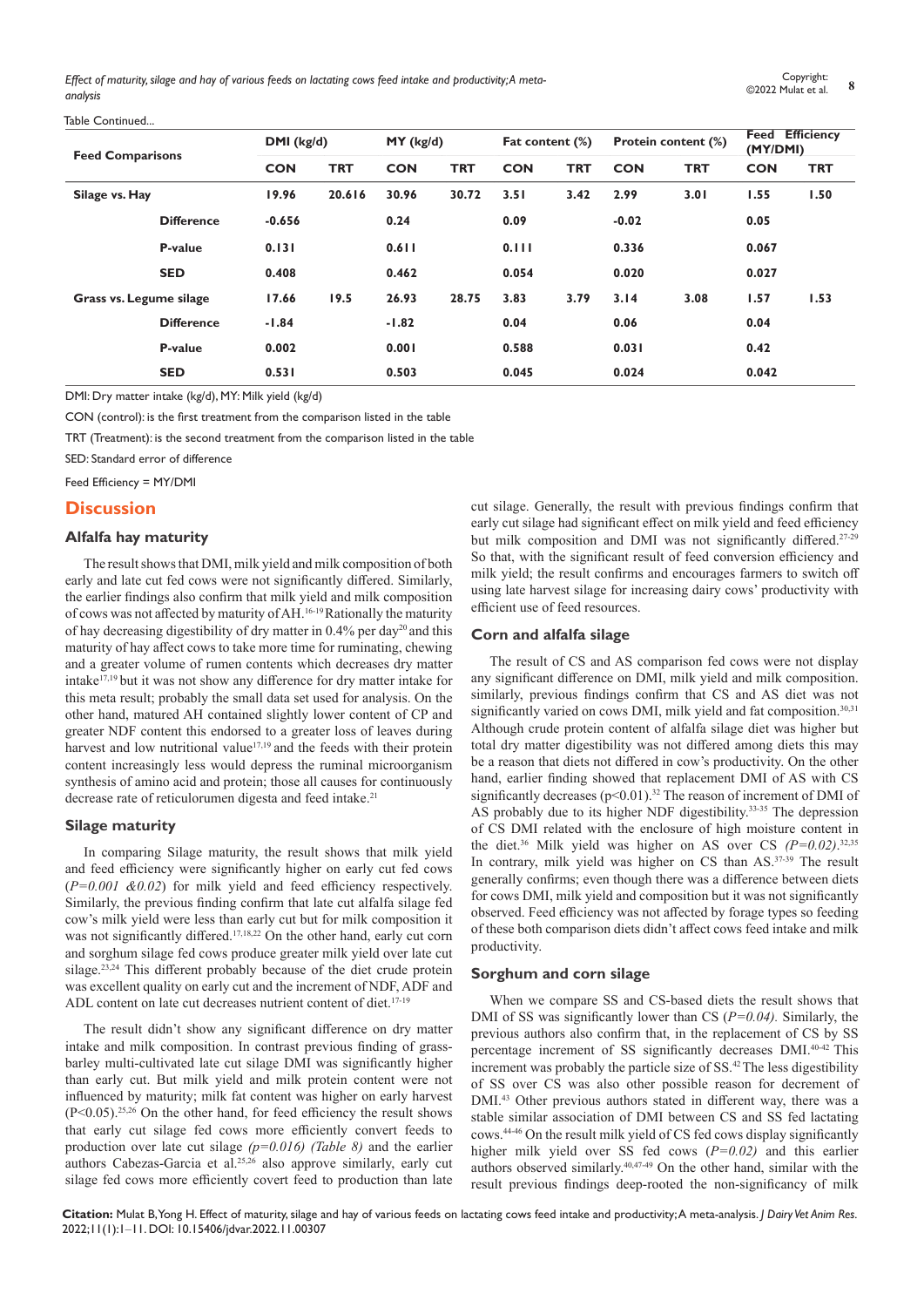composition between the diet.41,45,47-50 Conclusively, on the result there was a significant difference of milk yield and feed intake between CS and SS diet fed cows but feed efficiency between the diet was not significantly differed. So that the present result confirms that replacing CS with SS didn't affect productivity and the previous findings also strongly confirm for the replacement of these diets.<sup>41,50</sup>

#### **Silage and hay**

For silage and hay fed cows comparison their DMI, MY and milk composition were not significantly varied. The earlier authors similarly stated that Silage and hay based prepared forage of gama grass, cowpea and alfalfa was observed with no significance difference on lactating cows DMI, MY and composition.<sup>30,51-54</sup> On the other hand, DMI and MY of Silage was higher than hay the reason probably silage diet digestibility was higher than hay as hay had higher NDF content and less digestible due to its leaf loss during hay making.18,19,55-57

Feed efficiency of lactating cows was lower on hay fed cows than silage which means silage fed cows were efficiently convert feed to production but not significantly differed.<sup>51,54,58</sup> In combining with the collective data set the present meta-analysis confirms that feed efficiency was not significantly differed. Some feed technologies like processed (Cubed and chopped forages) of both hay and silage can be used as an alternative feed for replacement diet. Although processing of hay or silage shows similar results in which it decreases DMI and MY with less chewing time. Processed forages has insufficient effective fiber so that minimum amount of unprocessed hay or silage should be included as forage particle length is critical to maintain ruminal function.<sup>51</sup> Most importantly DMI decreases when NDF content of diets exceeded 25%.<sup>59</sup>

#### **Legume and grass silage**

The comparison of legume silage fed cows displays significantly higher milk yield and DMI over grass silage; whereas for milk composition protein content was significantly higher for grass-based diet but no significance difference was observed on fat content. Correspondingly, earlier authors approves that both alfalfa and Red clover legume silage was significantly higher on DMI and milk yield over grass silage.5,22,60-64 The reason probably legume silage was more digestible than grass silage.<sup>63</sup>

On the other hand, the previous findings displays with no significant difference between Red clover legume silage and grass silage in both milk yield and Composition<sup>65,66</sup> and also this authors<sup>5,58</sup> states Similarly, in that milk composition of alfalfa silage and grass silage was not significantly differed. We Usually think that grass silage fed cows results in lower milk yield and DMI than legume silage; but orchard grass silage and alfalfa silage fed cows didn't show any significance difference in both milk yield and DMI. The reason was probably harvesting time of grass Silage.<sup>28,67</sup>

According to Moorby et al.<sup>68</sup> feed efficiency was higher for normal grass silage over Red clover legume silage, and authors Broderick et al.<sup>60</sup> and Fisher, et al.<sup>61</sup> states similarly, for Ryegrass silage feed efficiency was higher than alfalfa legume silage. Generally, although legume silage was observed high significant difference on milk yield and DMI over grass-based fed diet but feed efficiency was not significantly differed. So that the present result concludes grass silage can be replaced by legume silage with better forage management.

## **Conclusion**

This meta-analysis was analyzed six sub-grouped dairy feed comparisons in the aim of determining effects of various feed on lactating cows feed intake and productivity. For maturity-based comparisons feeding either early or late alfalfa hay has no effect on DMI and milk productivity of lactating cows. Alfalfa hay maturity didn't show any significant difference on feed intake and lactating cows' productivity as a whole. The comparisons of cows fed corn silage over sorghum silage; legume silage over grass silage show a high significant difference for both DMI and milk yield but feed efficiency was not significantly differed with in these comparison feed types. On the other hand, silage maturity shows high significant variation for early cut silage over late cut on milk yield and feed efficiency. Whereas alfalfa versus corn; grass versus hay-based comparisons didn't show any significant different for cows' feed intake and productivity.

Generally, for almost all comparisons feeding either comparison feeds didn't affect feed intake and cow's productivity except silage maturity; for silage maturity this meta-analysis confirms that to increase lactating cow's productivity farmers highly encouraged to switch off using late harvest silage as early cut silage more efficiently converts feed to production than late cut silage and also results significantly higher milk yield but for others feed efficiency was not significantly differed.

# **Conflict of interest**

The authors have not declared any conflict of interests.

# **Acknowledgments**

First of all, I would like to praise and exalt Almighty God for giving me courage and strength in going to succeed with the people who have invested their knowledge for my new era of success. I would like to express my warmest recognition to my supervisor professor Hou Yong for all his patience help in spending their precious time to give earnest and regular advice, and to make this manuscript directional and successfully ended.

# **References**

- 1. [Albright JL. Nutrition, feeding, and calves Feeding Behavior of Dairy](https://www.sciencedirect.com/science/article/pii/S0022030293773695)  Cattle. *J Dairy Sci*[. 1993;38:485–498.](https://www.sciencedirect.com/science/article/pii/S0022030293773695)
- 2. NRC. Nutrient Requirements of Dairy Cattle Seventh. 2001.
- 3. [Grant RJ, Albright JL. Effect of Animal Grouping on Feeding Behavior](https://www.sciencedirect.com/science/article/pii/S002203020170210X)  [and Intake of Dairy Cattle.](https://www.sciencedirect.com/science/article/pii/S002203020170210X) *Journal of Dairy Science.* 2001;84:E156–E163.
- 4. [Holter JB, Slotnick MJ, Hayes HH, et al. Effect of Prepartum Dietary](https://pubmed.ncbi.nlm.nih.gov/2099371/)  [Energy on Condition Score, Postpartum Energy, Nitrogen Partitions, and](https://pubmed.ncbi.nlm.nih.gov/2099371/)  [Lactation Production Responses 1.](https://pubmed.ncbi.nlm.nih.gov/2099371/) *J Dairy Sci.* 1990;8:3502–3511.
- 5. [Holden LA, Glenn BP, Erdman RA, et al. Effects of Alfalfa and](https://pubmed.ncbi.nlm.nih.gov/7814728/)  [Orchardgrass on Digestion by Dairy Cows.](https://pubmed.ncbi.nlm.nih.gov/7814728/) *Journal of Dairy Science.* [2020;77\(9\):2580–2594.](https://pubmed.ncbi.nlm.nih.gov/7814728/)
- 6. [Bingi S, Tondel F. Recent developments in the dairy sector in Eastern](https://ecdpm.org/wp-content/uploads/BN-on-dairy-sector-in-EA_final1.pdf)  [Africa: Towards a regional policy framework for value chain development.](https://ecdpm.org/wp-content/uploads/BN-on-dairy-sector-in-EA_final1.pdf)  *ECDPM.* [2015;78:19.](https://ecdpm.org/wp-content/uploads/BN-on-dairy-sector-in-EA_final1.pdf)
- 7. [Seifu E, Reiner D. Analysis of the dairy value chain: Challenges and](https://www.cabdirect.org/cabdirect/abstract/20143402571)  [opportunities for dairy development in Dire Dawa, Eastern Ethiopia.](https://www.cabdirect.org/cabdirect/abstract/20143402571)  *[International Journal of Agricultural Policy and Research.](https://www.cabdirect.org/cabdirect/abstract/20143402571)* 2014;2(6):224– [233.](https://www.cabdirect.org/cabdirect/abstract/20143402571)
- 8. [Mihret T, Mitku Fentahun, Guadu T. Dairy Farming and its Economic](https://hortintl.cals.ncsu.edu/sites/default/files/documents/6_0.pdf)  [Importance in Ethiopia: A Review.](https://hortintl.cals.ncsu.edu/sites/default/files/documents/6_0.pdf) *World Journal of Dairy & Food [Sciences.](https://hortintl.cals.ncsu.edu/sites/default/files/documents/6_0.pdf)* 2017.
- 9. [Eticha BD. Productive and reproductive performance and management](http://journalcra.com/article/productive-and-reproductive-performance-and-management-practices-crossbreed-dairy-cows-jimma)  [practices of crossbred dairy cows at Jimma, ethiopia.](http://journalcra.com/article/productive-and-reproductive-performance-and-management-practices-crossbreed-dairy-cows-jimma) *International journal [of current research.](http://journalcra.com/article/productive-and-reproductive-performance-and-management-practices-crossbreed-dairy-cows-jimma)* 2012.
- 10. [Sraïri MT. Dairy Development in Morocco. In Dairy Development in](http://www.fao.org/docrep/013/al746e/al746e00.pdf)  [Morocco. 2011.](http://www.fao.org/docrep/013/al746e/al746e00.pdf)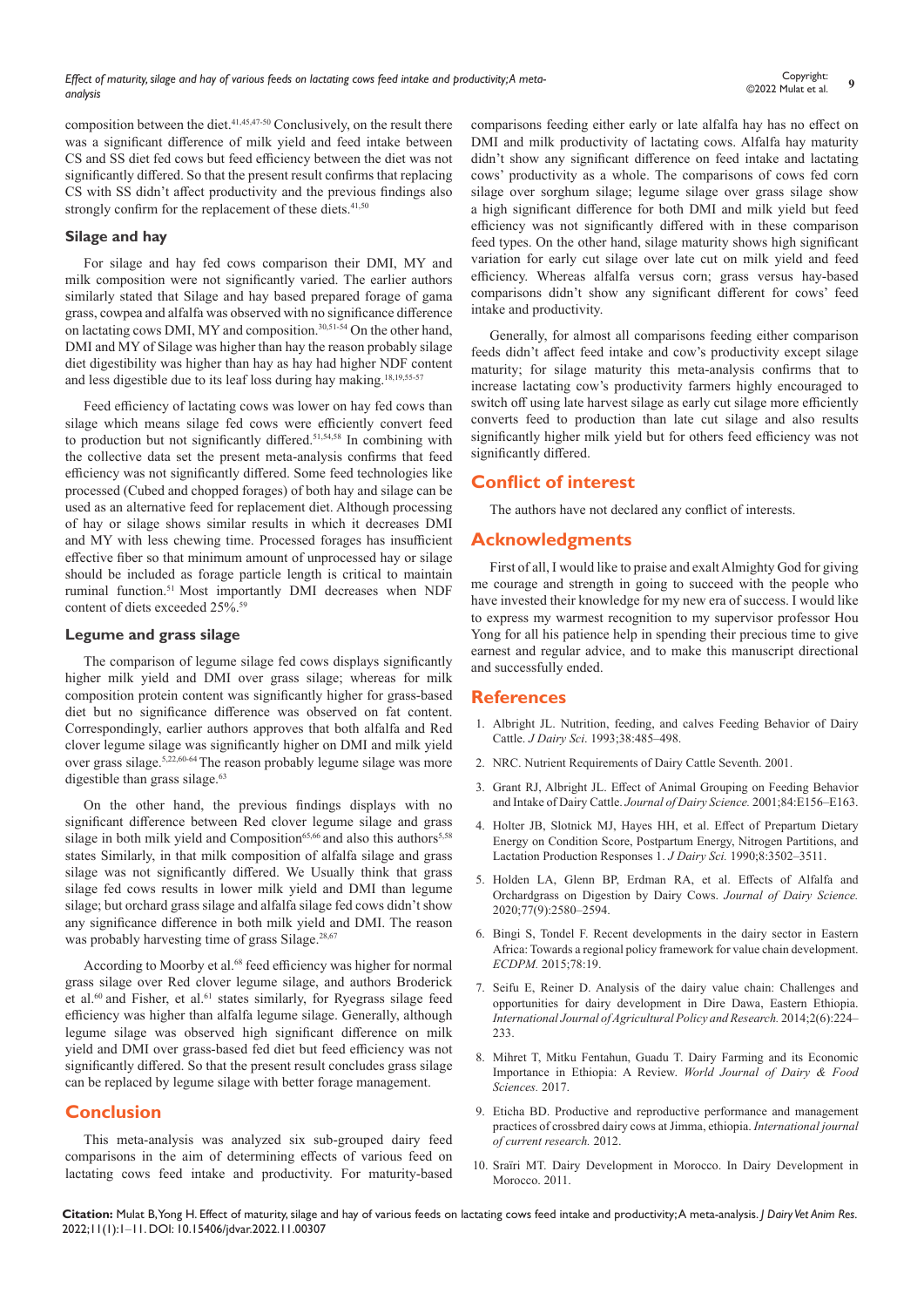- 11. Kuma Berhanu. Market Access and Value Chain Analysis of Dairy Industry in Ethiopia (Issue February). 2012.
- 12. [Mitiku E, Mekdes S, Yesihak YM. Milk production, marketing practices](https://academicjournals.org/journal/AJAR/article-abstract/74DB1A562458)  [and qualities along milk supply chains of Haramaya District, Ethiopia.](https://academicjournals.org/journal/AJAR/article-abstract/74DB1A562458)  *[African Journal of Agricultural Research.](https://academicjournals.org/journal/AJAR/article-abstract/74DB1A562458)* 2019;14(35):1990–2005.
- 13. [Negash D. Evaluation of Commercial Animal Feed Quality and](https://www.actascientific.com/ASNH/pdf/ASNH-04-0607.pdf)  [Manufacturing Status in Ethiopia.](https://www.actascientific.com/ASNH/pdf/ASNH-04-0607.pdf) *Acta Scientifci Nutritional Health.* [2020;4\(2\):1–13.](https://www.actascientific.com/ASNH/pdf/ASNH-04-0607.pdf)
- 14. [Kuma Birhanu. Market Access and Value Chain Analysis of Dairy Industry](https://cgspace.cgiar.org/handle/10568/24943)  in Ethiopia [: The Case of Wolaita Zone \(Issue February\). 2012.](https://cgspace.cgiar.org/handle/10568/24943)
- 15. [Alemu MM. Urban and Peri-Urban Dairy Cattle Production in Ethiopia](https://www.sciencedirect.com/science/article/pii/S0022030293773695) : a Review. *[Online Journal of Animal and Feed Research](https://www.sciencedirect.com/science/article/pii/S0022030293773695)*. 2019;9(4):173– [177.](https://www.sciencedirect.com/science/article/pii/S0022030293773695)
- 16. [Kaiser RM, Combs DK. Utilization of Three Maturities of Alfalfa by](https://pubmed.ncbi.nlm.nih.gov/2556460/)  [Dairy C o w s Fed Rations that Contain Similar C o n c e n t r a t i o n s of](https://pubmed.ncbi.nlm.nih.gov/2556460/)  Fiber. *[Journal of Dairy Science.](https://pubmed.ncbi.nlm.nih.gov/2556460/)* 1998;72(9):2301–2307.
- 17. [Nelson WF, Satter LD. Effect of Stage of Maturity and Method of](https://www.journalofdairyscience.org/article/S0022-0302(90)78860-1/pdf)  [Preservation of Alfalfa on Production by Lactating Dairy Cows.](https://www.journalofdairyscience.org/article/S0022-0302(90)78860-1/pdf) *Journal of Dairy Science.* [1990;73\(7\):1800–1811.](https://www.journalofdairyscience.org/article/S0022-0302(90)78860-1/pdf)
- 18. [Nelson WF, Satter LD. Impact of Alfalfa Maturity and Preservation](https://pubmed.ncbi.nlm.nih.gov/1500557/)  [Method on Milk Production by Cows in Early Lactation.](https://pubmed.ncbi.nlm.nih.gov/1500557/) *Journal of Dairy Science.* [1992a75\(6\):1562–1570.](https://pubmed.ncbi.nlm.nih.gov/1500557/)
- 19. [Nelson WF, Satter LD. Impact of Stage of Maturity and Method of](https://www.journalofdairyscience.org/article/S0022-0302(92)77914-4/pdf)  [Preservation of Alfalfa on Digestion in Lactating Dairy Cows.](https://www.journalofdairyscience.org/article/S0022-0302(92)77914-4/pdf) *Journal of Dairy Science.* [1992b;75\(6\):1571–1580.](https://www.journalofdairyscience.org/article/S0022-0302(92)77914-4/pdf)
- 20. [Colburn MW, Evans JL, Ramage CH. Apparent and True Digestibility](https://www.journalofdairyscience.org/article/S0022-0302(68)87211-X/pdf)  [of Forage Nutrients by Ruminant Animals.](https://www.journalofdairyscience.org/article/S0022-0302(68)87211-X/pdf) *Journal of Dairy Science.*  [1986;51\(9\):1450–1457.](https://www.journalofdairyscience.org/article/S0022-0302(68)87211-X/pdf)
- 21. [RE Redmann. Chemical factors and their relation to feed intake regulation](https://cdnsciencepub.com/doi/abs/10.4141/cjas72-026)  in ruminants: a reyiev. *[Canadian Journal of Soil Science.](https://cdnsciencepub.com/doi/abs/10.4141/cjas72-026)* 1972;58:119– [124.](https://cdnsciencepub.com/doi/abs/10.4141/cjas72-026)
- 22. [Hoffman PC, Combs DK, Casler MD. Performance of Lactating Dairy](https://pubmed.ncbi.nlm.nih.gov/9493091/)  [Cows Fed Alfalfa Silage or Perennial Ryegrass Silage.](https://pubmed.ncbi.nlm.nih.gov/9493091/) *Journal of Dairy Science.* [1998;81\(1\):162–168.](https://pubmed.ncbi.nlm.nih.gov/9493091/)
- 23. [Thomas JW, Brown LD, Emery RS, et al. Comparisons Between Alfalfa](https://www.journalofdairyscience.org/article/S0022-0302(69)86529-X/fulltext)  Silage and Hay*[. Journal of Dairy Science.](https://www.journalofdairyscience.org/article/S0022-0302(69)86529-X/fulltext)* 1969;52(2):195–204.
- 24. [Hatew B, Bannink A, van Laar H, et al. Increasing harvest maturity of](https://www.sciencedirect.com/science/article/pii/S0022030215007663)  [whole-plant corn silage reduces methane emission of lactating dairy cows.](https://www.sciencedirect.com/science/article/pii/S0022030215007663)  *[Journal of Dairy Science.](https://www.sciencedirect.com/science/article/pii/S0022030215007663)* 2016;99(1):354–368.
- 25. [Cabezas-Garcia EH, Krizsan SJ, Shingfield KJ, et al. Effects of replacement](https://www.sciencedirect.com/science/article/pii/S002203021730509X)  [of late-harvested grass silage and barley with early-harvested silage on](https://www.sciencedirect.com/science/article/pii/S002203021730509X)  [milk production and methane emissions.](https://www.sciencedirect.com/science/article/pii/S002203021730509X) *Journal of Dairy Science.* 2017; [100\(7\):5228–5240.](https://www.sciencedirect.com/science/article/pii/S002203021730509X)
- 26. [Cabezas-Garcia EH, Krizsan SJ, Shingfield KJ, et al. Effects of](https://www.sciencedirect.com/science/article/pii/S002203021730509X)  [replacement of late-harvested grass silage and barley with early-harvested](https://www.sciencedirect.com/science/article/pii/S002203021730509X)  [silage on ruminal digestion efficiency in lactating dairy cows.](https://www.sciencedirect.com/science/article/pii/S002203021730509X) *Journal of Dairy Science.* [2018; 101\(2\):1177–1189.](https://www.sciencedirect.com/science/article/pii/S002203021730509X)
- 27. [Rinne M, Huhtanen P, Jaakkola S. Digestive processes of dairy cows](https://pubmed.ncbi.nlm.nih.gov/12162669/)  [fed silages harvested at four stages of grass maturity.](https://pubmed.ncbi.nlm.nih.gov/12162669/) *Journal of Animal Science.* [2002;80\(7\):1986–1998.](https://pubmed.ncbi.nlm.nih.gov/12162669/)
- 28. [Vanhatalo. Effects of feeding grass or red clover Silage cut at two maturity](https://www.sciencedirect.com/science/article/pii/S002203020970894X)  [Stages in Dairy Cows. 1. Nitrogen motabolism and Supply of amino acids.](https://www.sciencedirect.com/science/article/pii/S002203020970894X)  *[J Dairy Sci](https://www.sciencedirect.com/science/article/pii/S002203020970894X)*. 2009.
- 29. [Alstrup L, Søegaard K, Weisbjerg MR. Effects of maturity and harvest](https://www.sciencedirect.com/science/article/pii/S0022030215007614)  [season of grass-clover silage and of forage-to-concentrate ratio on milk](https://www.sciencedirect.com/science/article/pii/S0022030215007614)  [production of dairy cows.](https://www.sciencedirect.com/science/article/pii/S0022030215007614) *Journal of Dairy Science.* 2016;99(1):328–340.
- 30. Rupert M, Katie R. Reproduced with permission of the copyright owner. Further reproduction prohibited without. *Journal of Allergy and Clinical Immunology.* 2003;130(2):556.
- 31. [Gislon G, Colombini S, Borreani G, et al. Milk production, methane](https://www.sciencedirect.com/science/article/pii/S0022030220305038)  [emissions, nitrogen, and energy balance of cows fed diets based on](https://www.sciencedirect.com/science/article/pii/S0022030220305038)  different forage systems. *[Journal of Dairy Science.](https://www.sciencedirect.com/science/article/pii/S0022030220305038)* 2020;103(9):8048– [8061.](https://www.sciencedirect.com/science/article/pii/S0022030220305038)
- 32. [Brito AF, Broderick GA. Effect of varying dietary ratios of alfalfa silage to](https://www.sciencedirect.com/science/article/pii/S0022030206724353)  [corn silage on production and nitrogen utilization in lactating dairy cows.](https://www.sciencedirect.com/science/article/pii/S0022030206724353)  *Journal of Dairy Science*[. 2006; 89\(10\):3924–3938.](https://www.sciencedirect.com/science/article/pii/S0022030206724353)
- 33. [Onetti SG, Shaver RD, McGuire MA, et al. Effect of supplemental tallow](https://pubmed.ncbi.nlm.nih.gov/11949868/)  [on performance of dairy cows fed diets with different corn silage:alfalfa](https://pubmed.ncbi.nlm.nih.gov/11949868/)  silage ratios. *[Journal of Dairy Science.](https://pubmed.ncbi.nlm.nih.gov/11949868/)* 2002;85(3):632–641.
- 34. [Ruppert LD, Drackley JK, Bremmer DR, et al. Effects of tallow in diets](https://pubmed.ncbi.nlm.nih.gov/12647966/)  [based on corn silage or alfalfa silage on digestion and nutrient use by](https://pubmed.ncbi.nlm.nih.gov/12647966/)  lactating dairy cows. *[Journal of Dairy Science.](https://pubmed.ncbi.nlm.nih.gov/12647966/)* 2003;86(2):593–609.
- 35. Yan R, Han JG, Zhang X, et al. Effects of different corn silage: Alfalfa silage ratios and full fat extruded soybeans on milk composition, conjugated linoleic acids content in milk fat and performance of dairy cows. *African Journal of Biotechnology.* 2010;9(33):5465–5474.
- 36. [Bal MA, Coors JG, Shaver RD. Impact of the Maturity of Corn for Use](https://pubmed.ncbi.nlm.nih.gov/9361221/)  [as Silage in the Diets of Dairy Cows on Intake, Digestion, and Milk](https://pubmed.ncbi.nlm.nih.gov/9361221/)  Production. *Journal of Dairy Science*[. 1997;80\(10\):2497–2503.](https://pubmed.ncbi.nlm.nih.gov/9361221/)
- 37. [Broderick, Glen A. Alfalfa Silage or Hay Versus Corn Silage as the](https://www.sciencedirect.com/science/article/pii/S0022030285812352)  [Sole Forage for Lactating Dairy Cows.](https://www.sciencedirect.com/science/article/pii/S0022030285812352) *Journal of Dairy Science*. [1985;68\(12\):3262–3271.](https://www.sciencedirect.com/science/article/pii/S0022030285812352)
- 38. [Wattiaux MA, Karg KL. Protein level for alfalfa and corn silage-based](https://pubmed.ncbi.nlm.nih.gov/15377627/)  [diets: I. Lactational response and milk urea nitrogen.](https://pubmed.ncbi.nlm.nih.gov/15377627/) *Journal of Dairy Science.* [2004;87\(10\):3480–3491.](https://pubmed.ncbi.nlm.nih.gov/15377627/)
- 39. [Kowsar R, Ghorbani GR, Alikhani M, et al. Corn silage partially replacing](https://pubmed.ncbi.nlm.nih.gov/19038951/)  [short alfalfa hay to optimize forage use in total mixed rations for lactating](https://pubmed.ncbi.nlm.nih.gov/19038951/)  cows. *[Journal of Dairy Science.](https://pubmed.ncbi.nlm.nih.gov/19038951/)* 2008;91(12):4755–4764.
- 40. [Haddad SG, Moore KJ, Pedersen JF. Brown Midrib Sorghum Silage for](https://pdf.sciencedirectassets.com/279785/1-s2.0-S0022030295X71886/1-s2.0-S0022030295768230/main.pdf?X-Amz-Security-Token=IQoJb3JpZ2luX2VjEEUaCXVzLWVhc3QtMSJGMEQCIF84%2Fnw719Q9JJPkjV76cwbu88sByYrwMnlKTkYMMEWSAiBoI1TEaS9IOt1vg4IxNjMSQRojp4kDLnE7XnE4r1dIUiq)  [Midlactation Dairy Cows 1.](https://pdf.sciencedirectassets.com/279785/1-s2.0-S0022030295X71886/1-s2.0-S0022030295768230/main.pdf?X-Amz-Security-Token=IQoJb3JpZ2luX2VjEEUaCXVzLWVhc3QtMSJGMEQCIF84%2Fnw719Q9JJPkjV76cwbu88sByYrwMnlKTkYMMEWSAiBoI1TEaS9IOt1vg4IxNjMSQRojp4kDLnE7XnE4r1dIUiq) *J Dairy Sci.* 1995;16:1970–1980.
- 41. [Dann HM, Grant RJ, Cotanch KW, et al. Comparison of Brown Midrib](https://www.sciencedirect.com/science/article/pii/S0022030208714103)  [Sorghum-Sudangrass with Corn Silage on Lactational Performance and](https://www.sciencedirect.com/science/article/pii/S0022030208714103)  [Nutrient Digestibility in Holstein Dairy Cows. Journal of Dairy Science.](https://www.sciencedirect.com/science/article/pii/S0022030208714103)  [2008;91\(2\):663–672.](https://www.sciencedirect.com/science/article/pii/S0022030208714103)
- 42. [Colombini S, Galassi G, Crovetto GM, et al. Milk production, nitrogen](https://www.sciencedirect.com/science/article/pii/S0022030212004353)  [balance, and fiber digestibility prediction of corn, whole plant grain](https://www.sciencedirect.com/science/article/pii/S0022030212004353)  [sorghum, and forage sorghum silages in the dairy cow.](https://www.sciencedirect.com/science/article/pii/S0022030212004353) *Journal of Dairy Science.* [2012;95\(8\):4457–4467.](https://www.sciencedirect.com/science/article/pii/S0022030212004353)
- 43. [Bakici Y, Demirel M. Determination of qualities of corn, sorghum,](https://www.tandfonline.com/doi/abs/10.1080/09712119.2004.9706503)  [sudangrass and sorghum x sudangrass hybrid silages.](https://www.tandfonline.com/doi/abs/10.1080/09712119.2004.9706503) *Journal of Applied Animal Researc*[h. 2004;26\(1\):45–48.](https://www.tandfonline.com/doi/abs/10.1080/09712119.2004.9706503)
- 44. [Bernard JK, Tao S. Short communication: Production response of lactating](https://pubmed.ncbi.nlm.nih.gov/26454290/)  [dairy cows to brachytic forage sorghum silage compared with corn silage](https://pubmed.ncbi.nlm.nih.gov/26454290/)  [from first or second harvest. Journal of Dairy Science. 2015;98\(12\):8994–](https://pubmed.ncbi.nlm.nih.gov/26454290/) [9000.](https://pubmed.ncbi.nlm.nih.gov/26454290/)
- 45. [Lusk JW, Karau PK, Balogu DO, et al. Brown Midrib Sorghum or Corn](https://www.journalofdairyscience.org/article/S0022-0302(84)81499-X/pdf)  [Silage for Milk Production.](https://www.journalofdairyscience.org/article/S0022-0302(84)81499-X/pdf) *Journal of Dairy Science.* 1984;67(8);1739– [1744.](https://www.journalofdairyscience.org/article/S0022-0302(84)81499-X/pdf)
- 46. [Salamone CS. Effect of Replacing Corn silage and Alfalfa hay with master](https://www.cabdirect.org/cabdirect/abstract/20133270481)  [Graze Silage on dairy Cows performance.](https://www.cabdirect.org/cabdirect/abstract/20133270481) *International Journal of Dairy [Science.](https://www.cabdirect.org/cabdirect/abstract/20133270481)* 2013.
- 47. [Colombini, Stefania, Rapetti L, et al. Brown midrib forage sorghum silage](https://www.tandfonline.com/doi/full/10.4081/ijas.2010.e53)  for the dairy cow [: nutritive value and comparison with corn silage in the](https://www.tandfonline.com/doi/full/10.4081/ijas.2010.e53)  diet. *[Italian Journal of Animal Science.](https://www.tandfonline.com/doi/full/10.4081/ijas.2010.e53)* 2010.
- 48. [Cattani M, Guzzo N, Mantovani R, et al. Effects of total replacement of](https://jasbsci.biomedcentral.com/articles/10.1186/s40104-017-0146-8)  [corn silage with sorghum silage on milk yield , composition , and quality.](https://jasbsci.biomedcentral.com/articles/10.1186/s40104-017-0146-8)  *[Journal of Animal Science and Biotechnology](https://jasbsci.biomedcentral.com/articles/10.1186/s40104-017-0146-8)*. 2017.
- 49. [Oliver AL, Grant RJ, Pedersen JF, et al. Comparison of Brown Midrib and](https://www.journalofdairyscience.org/article/S0022-0302(04)73206-3/pdf)  [Forage Sorghum with Conventional Sorghum and Corn Silage in Diets of](https://www.journalofdairyscience.org/article/S0022-0302(04)73206-3/pdf)  Lactating Dairy Cows\*. *[Journal of Dairy Science.](https://www.journalofdairyscience.org/article/S0022-0302(04)73206-3/pdf)* 2004;87(3):637–644.